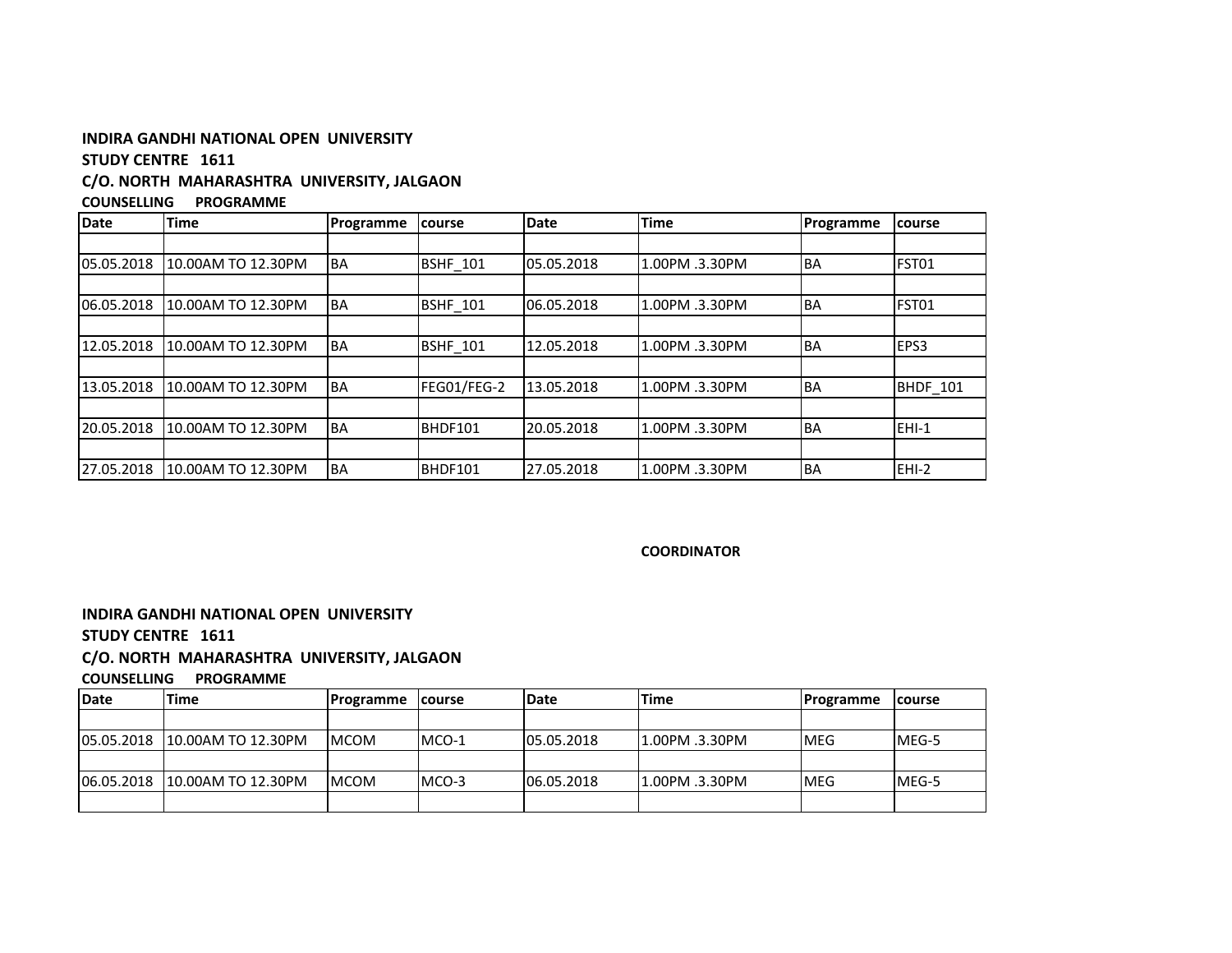| 12.05.2018 | 10.00AM TO 12.30PM | <b>IMCOM</b> | MCO-4  | 12.05.2018 | 1.00PM .3.30PM | <b>MEG</b>  | MEG-6   |
|------------|--------------------|--------------|--------|------------|----------------|-------------|---------|
|            |                    |              |        |            |                |             |         |
| 13.05.2018 | 10.00AM TO 12.30PM | <b>IMCOM</b> | IMCO-5 | 13.05.2018 | 1.00PM .3.30PM | <b>IMEG</b> | MEG-171 |
|            |                    |              |        |            |                |             |         |
| 20.05.2018 | 10.00AM TO 12.30PM | <b>IMCOM</b> | MCO-6  | 20.05.2018 | 1.00PM .3.30PM | IMEG        | MEG-3   |
|            |                    |              |        |            |                |             |         |
| 27.05.2018 | 10.00AM TO 12.30PM | <b>IMCOM</b> | IMCO-7 | 27.05.2018 | 1.00PM .3.30PM | <b>MEG</b>  | MEG-3   |
|            |                    |              |        |            |                |             |         |

### **COORDINATOR**

**INDIRA GANDHI NATIONAL OPEN UNIVERSITY**

# **STUDY CENTRE 1611**

#### **C/O. NORTH MAHARASHTRA UNIVERSITY, JALGAON**

# **COUNSELLING PROGRAMME**

| Date       | <b>Time</b>        | Programme  | <b>course</b> | <b>Date</b> | <b>Time</b>    | Programme   | course  |
|------------|--------------------|------------|---------------|-------------|----------------|-------------|---------|
|            |                    |            |               |             |                |             |         |
| 05.05.2018 | 10.00AM TO 12.30PM | <b>MPA</b> | MPA-15        | 05.05.2018  | 1.00PM .3.30PM | <b>IMPS</b> | MGP-1   |
|            |                    |            |               |             |                |             |         |
| 06.05.2018 | 10.00AM TO 12.30PM | <b>MPA</b> | MPA-15        | 06.05.2018  | 1.00PM .3.30PM | <b>IMPS</b> | MGPE-11 |
|            |                    |            |               |             |                |             |         |
| 12.05.2018 | 10.00AM TO 12.30PM | <b>MPA</b> | MPA-16        | 12.05.2018  | 1.00PM .3.30PM | <b>IMPS</b> | MGPE-8  |
|            |                    |            |               |             |                |             |         |
| 13.05.2018 | 10.00AM TO 12.30PM | <b>MPA</b> | MPA-17        | 13.05.2018  | 1.00PM .3.30PM | <b>IMPS</b> | MPSE-1  |
|            |                    |            |               |             |                |             |         |
| 20.05.2018 | 10.00AM TO 12.30PM | <b>MPA</b> | MPA-18        | 20.05.2018  | 1.00PM .3.30PM | <b>IMPS</b> | MPSE-3  |
|            |                    |            |               |             |                |             |         |
| 27.05.2018 | 10.00AM TO 12.30PM | <b>MPA</b> | MPA-18        | 27.05.2018  | 1.00PM .3.30PM | <b>MPS</b>  | MPSE-7  |
|            |                    |            |               |             |                |             |         |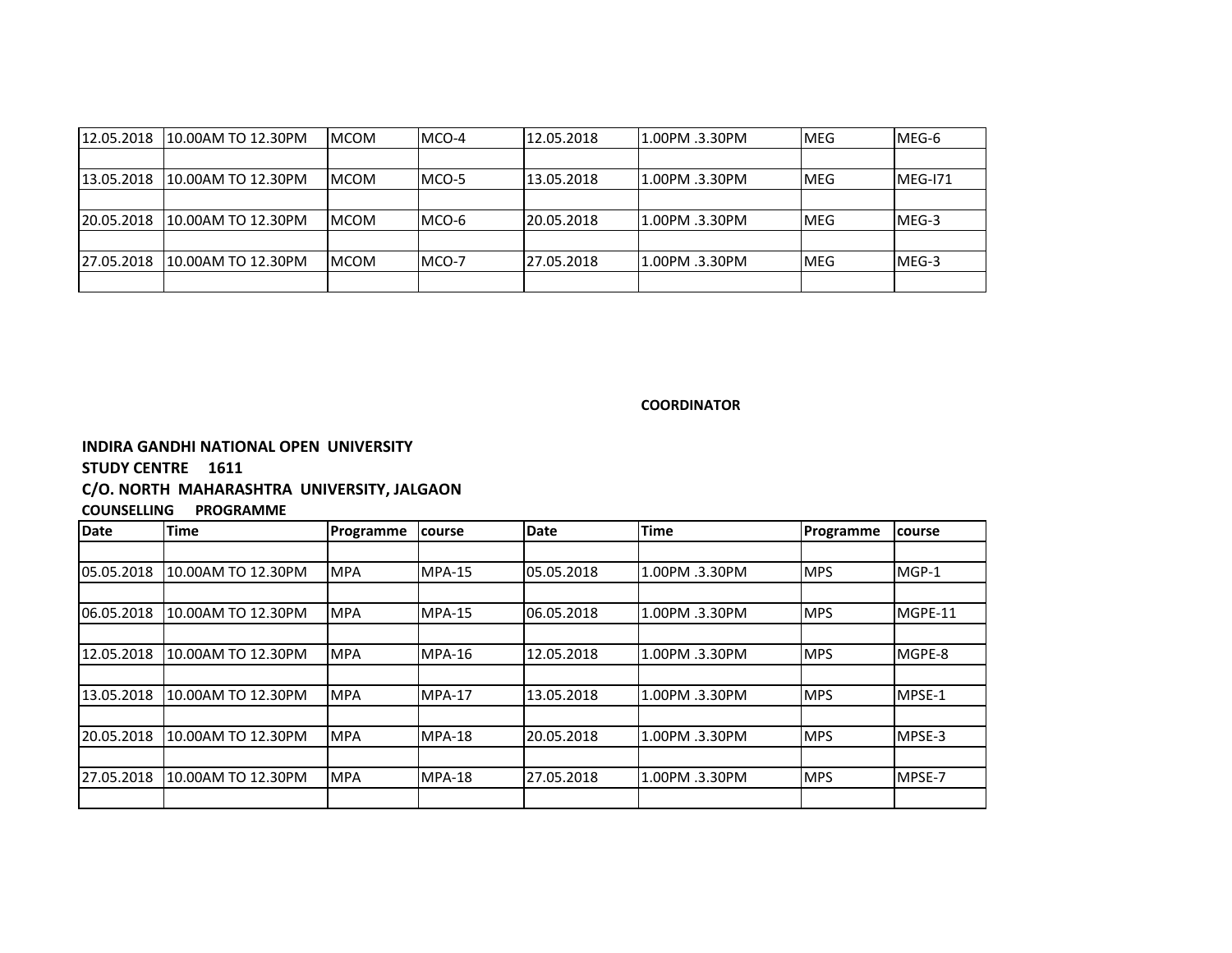## **COORDINATOR**

# **INDIRA GANDHI NATIONAL OPEN UNIVERSITY**

# **STUDY CENTRE 1611**

### **C/O. NORTH MAHARASHTRA UNIVERSITY, JALGAON**

# **COUNSELLING PROGRAMME**

| <b>Date</b> | <b>Time</b>        | Programme | course  | <b>Date</b> | <b>Time</b>        | Programme  | course |
|-------------|--------------------|-----------|---------|-------------|--------------------|------------|--------|
|             |                    |           |         |             |                    |            |        |
| 05.05.2018  | 10.00AM TO 12.30PM | <b>MP</b> | $MS-21$ | 05.05.2018  | 10.00AM TO 12.30PM | <b>MEG</b> | MEG-1  |
|             |                    |           |         |             |                    |            |        |
| 06.05.2018  | 10.00AM TO 12.30PM | <b>MP</b> | $MS-22$ | 06.05.2018  | 10.00AM TO 12.30PM | <b>MEG</b> | MEG-1  |
|             |                    |           |         |             |                    |            |        |
| 12.05.2018  | 10.00AM TO 12.30PM | <b>MP</b> | $MS-23$ | 12.05.2018  | 10.00AM TO 12.30PM | <b>MEG</b> | MEG-2  |
|             |                    |           |         |             |                    |            |        |
| 13.05.2018  | 10.00AM TO 12.30PM | <b>MP</b> | $MS-24$ | 13.05.2018  | 10.00AM TO 12.30PM | <b>MEG</b> | MEG-2  |
|             |                    |           |         |             |                    |            |        |
| 20.05.2018  | 10.00AM TO 12.30PM | <b>MP</b> | $MS-63$ | 20.05.2018  | 10.00AM TO 12.30PM | <b>MEG</b> | MEG-3  |
|             |                    |           |         |             |                    |            |        |
| 27.05.2018  | 10.00AM TO 12.30PM | <b>MP</b> | $MS-64$ | 27.05.2018  | 10.00AM TO 12.30PM | <b>MEG</b> | MEG-4  |
|             |                    |           |         |             |                    |            |        |

**COORDINATOR**

**INDIRA GANDHI NATIONAL OPEN UNIVERSITYSTUDY CENTRE 1611 C/O. NORTH MAHARASHTRA UNIVERSITY, JALGAONCOUNSELLING PROGRAMME**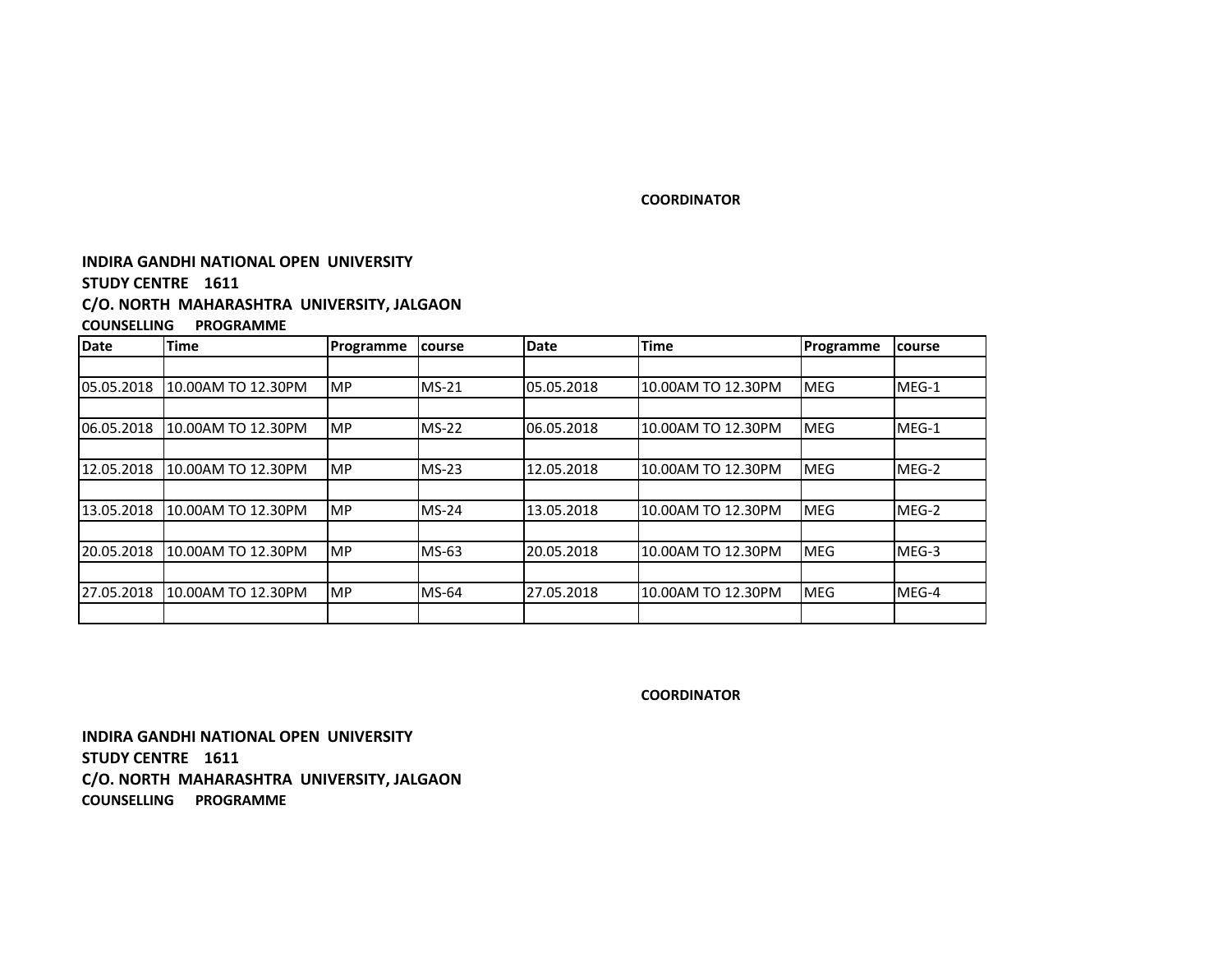| <b>Date</b> | Time               | Programme  | <b>Icourse</b> | Date       | <b>Time</b>    | Programme  | course   |
|-------------|--------------------|------------|----------------|------------|----------------|------------|----------|
|             |                    |            |                |            |                |            |          |
| 05.05.2018  | 10.00AM TO 12.30PM | <b>BCA</b> | $MCS-21$       | 05.05.2018 | 1.00PM .3.30PM | <b>BCA</b> | $MCS-11$ |
| 06.05.2018  | 10.00AM TO 12.30PM | <b>MCA</b> | $MCS-22$       | 06.05.2018 | 1.00PM .3.30PM | <b>BCA</b> | $MCS-11$ |
| 12.05.2018  | 10.00AM TO 12.30PM | <b>MCA</b> | $MCS-23$       | 12.05.2018 | 1.00PM .3.30PM | <b>BCA</b> | $MCS-12$ |
| 13.05.2018  | 10.00AM TO 12.30PM | <b>MCA</b> | MCSL-25        | 13.05.2018 | 1.00PM .3.30PM | <b>BCA</b> | $MCS-13$ |
| 19.05.2018  | 10.00AM TO 12.30PM | <b>MCA</b> | MCSL-25        | 19.05.2018 | 1.00PM .3.30PM | <b>BCA</b> | $MCS-15$ |
| 20.05.2018  | 10.00AM TO 12.30PM | <b>MCA</b> | $MCS-41$       | 20.05.2018 | 1.00PM .3.30PM | <b>BCA</b> | BCSL-21  |
| 26.05.2018  | 10.00AM TO 12.30PM | <b>MCA</b> | MCS-45         | 26.05.2018 | 1.00PM .3.30PM | <b>BCA</b> | BCSL-22  |
| 27.05.2018  | 10.00AM TO 12.30PM | <b>MCA</b> | MCSL-45        | 27.05.2018 | 1.00PM .3.30PM | <b>BCA</b> | BCSL-22  |

**COORDINATOR**

# **INDIRA GANDHI NATIONAL OPEN UNIVERSITYSTUDY CENTRE**

**C/O. NORTH MAHARASHTRA UNIVERSITY, JALGAON**

| SR.NO.        | COUNSELLORS NAME PROGRAMMIFACULTY |                |                  |
|---------------|-----------------------------------|----------------|------------------|
|               |                                   |                |                  |
| 1             | DR.V.V. KATDARE                   | <b>MBA</b>     | <b>MP</b>        |
| $\mathcal{L}$ | Dr.Smeer Narkhede                 | <b>MBA</b>     | <b>MP</b>        |
| 3             | MR. RAJEEVKUMAR                   | <b>MBA</b>     | <b>MP</b>        |
| 4             | DR. R.R.CHAVAN                    | <b>MBA</b>     | <b>MP</b>        |
| 5             | DR.MADHULIKA SONAWANE             | <b>MBA</b>     | <b>MP</b>        |
| 6             | DR. PAVITRA PATIL                 | <b>MBA</b>     | <b>MP</b>        |
|               | DR. S.S. MAYEE                    | <b>BDP</b>     | <b>SOCIOLOGY</b> |
| 8             | PROF.INGOLE                       | <b>BDP/MAH</b> | <b>HISTORY</b>   |
| 9             | PROF. R.M.DESHMUKH                | <b>BDP</b>     | BHDF101/FHD2     |